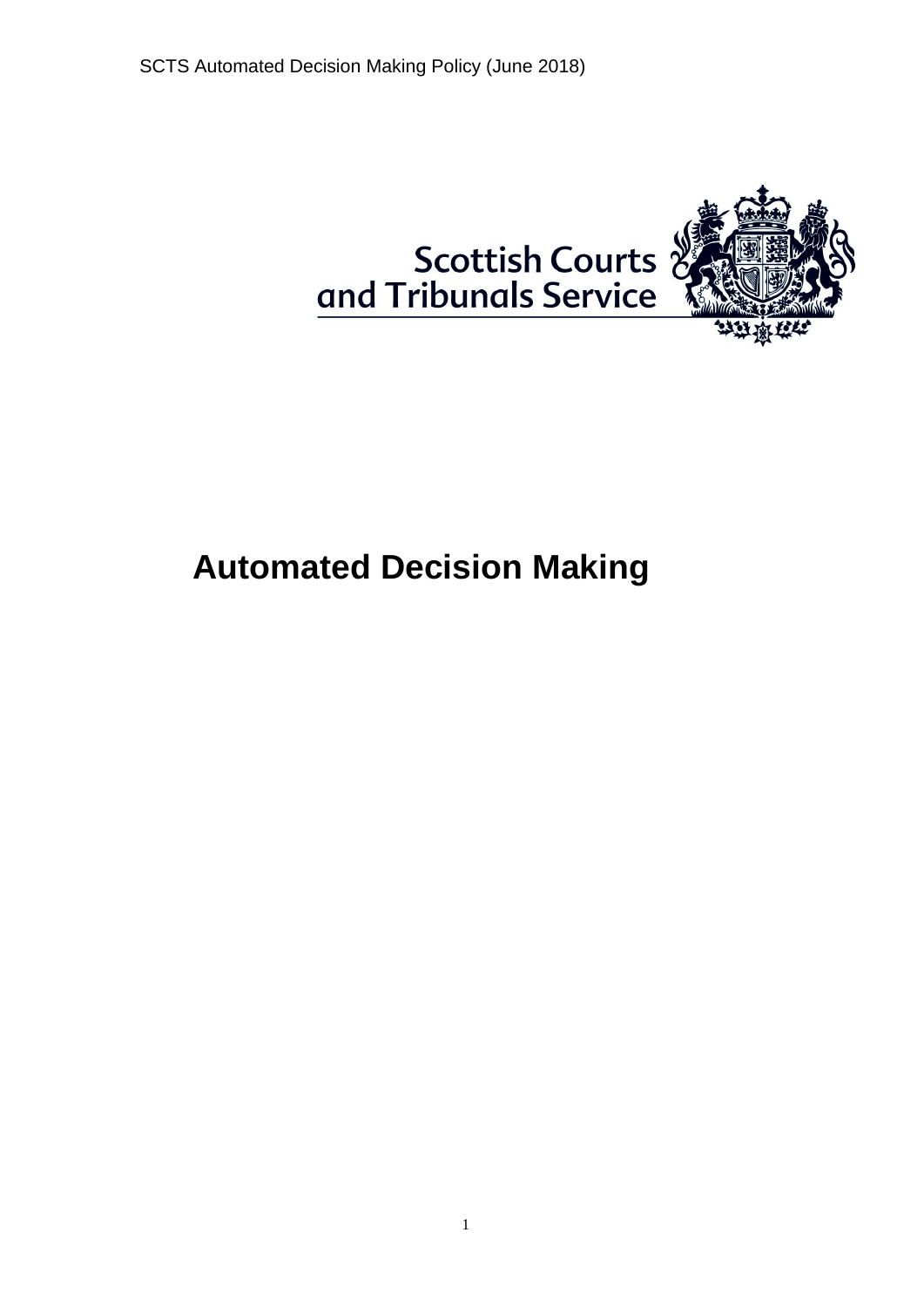## **CONTENTS**

| 1. Introduction             | 3 |
|-----------------------------|---|
| 2. External Recruitment     | 3 |
| 3. Assessment Platform      | 3 |
| 4. Retention of Information | 3 |
| 5. Right to Appeal          | 4 |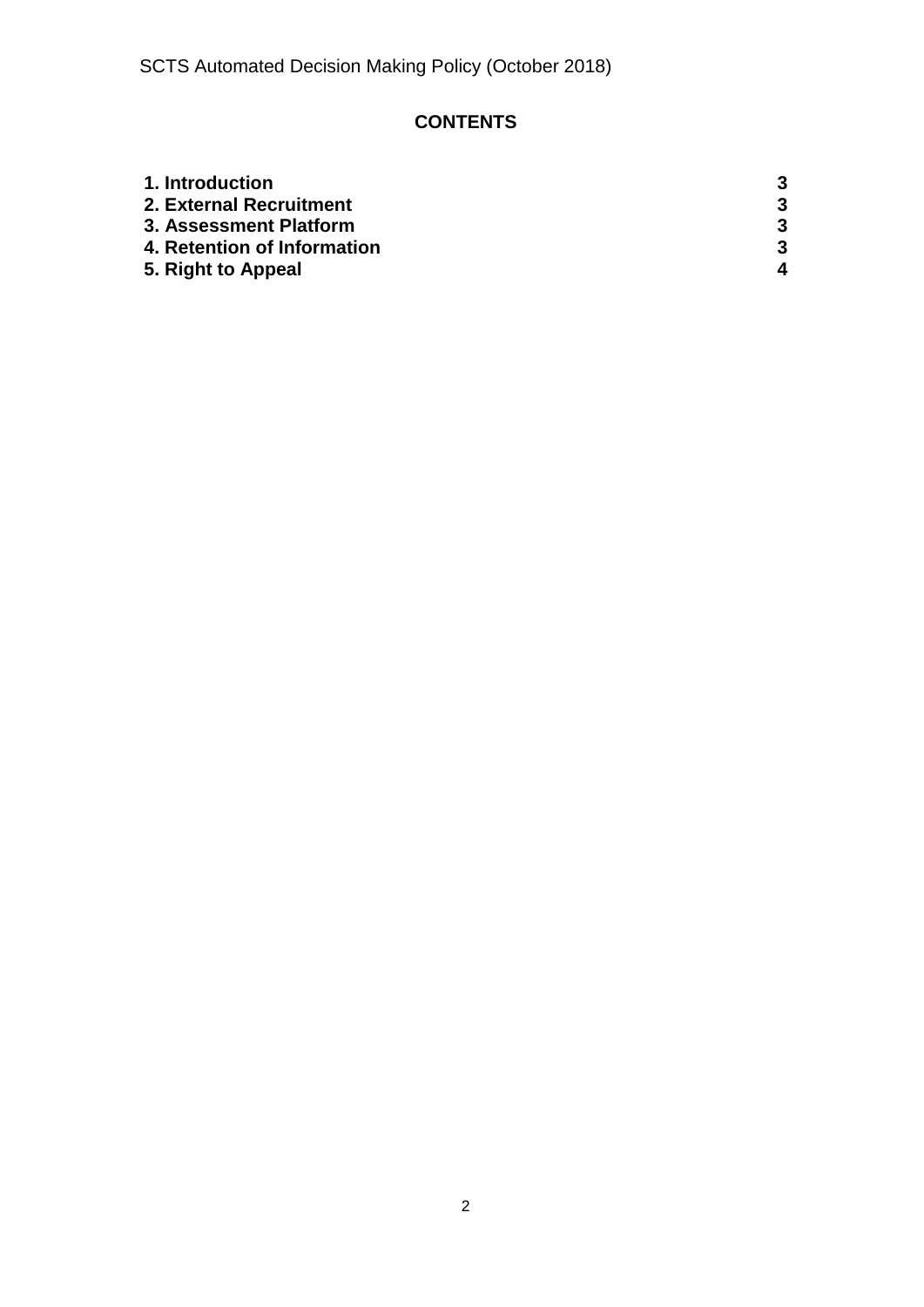### <span id="page-2-0"></span>**1. Introduction**

This document sets out the automated decision making process including the right of appeal that is used as part of the SCTS external recruitment process. Candidates applying for jobs at Administrative Officer (AO) and below complete an online assessment which determines if they meet the SCTS minimum entry level standard. Candidates who successfully pass this assessment move onto the next stage of the process, where they complete and submit the job application form. Candidates who do not pass the assessment are unable to progress any further in the process.

Candidates should refer to the [SCTS Recruitment Privacy Notice](http://www.scotcourts.gov.uk/docs/default-source/recruitment/v1-recruitment-privacy-notice-250518.pdf?sfvrsn=4) for further information on the data we hold as part of the recruitment process, what we do with that data, who we share the data with and individual rights under GDPR.

### <span id="page-2-1"></span>**2. External Recruitment**

Where high volume recruitment situations are expected, SCTS will utilise online assessments to assess eligibility of candidates. This is the first stage in the recruitment process for posts at AO grade and below and means that decisions in relation to suitability for employment are based solely on automated decision-making. Depending on the role, the assessment is made up of three out of the following four tests:-

| <b>Situational Judgement</b><br>Test (SJT) | The candidate is presented with a set of work<br>scenarios they can expect to face in these jobs.<br>They are required to choose their most likely and<br>least likely response from the options available. |
|--------------------------------------------|-------------------------------------------------------------------------------------------------------------------------------------------------------------------------------------------------------------|
| <b>Verbal reasoning</b>                    | This multiple-choice test measures ability to<br>understand, process and work with written<br>information.                                                                                                  |
| <b>Numerical reasoning</b>                 | This multiple-choice test measures ability to<br>understand, process and work with numerical<br>information.                                                                                                |
| <b>Checking test</b>                       | This test measures ability to use a high and<br>sustained level of detail.                                                                                                                                  |

More information can be found in our [Guidance for candidates taking our](http://www.scotcourts.gov.uk/docs/default-source/default-document-library/guidance-for-candidates-taking-our-online-suitability-tests.pdf?sfvrsn=0)  [online suitability tests.](http://www.scotcourts.gov.uk/docs/default-source/default-document-library/guidance-for-candidates-taking-our-online-suitability-tests.pdf?sfvrsn=0)

### <span id="page-2-2"></span>**3. Assessment Platform**

The assessments are provided by a third party. The data entered onto the SCTS recruitment system is shared on the third party platform for assessment purposes. Consent to opt into the process before assessments commence will be required, and the assessment provider will ask for consent from candidates to store the information following completion of the assessments.

### **4. Retention of Information**

Personal details and standardised assessment scores are kept on the provider's platform for 6 months, from the date of submission. Retaining this information allows SCTS to access the individual assessment and overall scores, and how this compares to the pre-set pass mark.